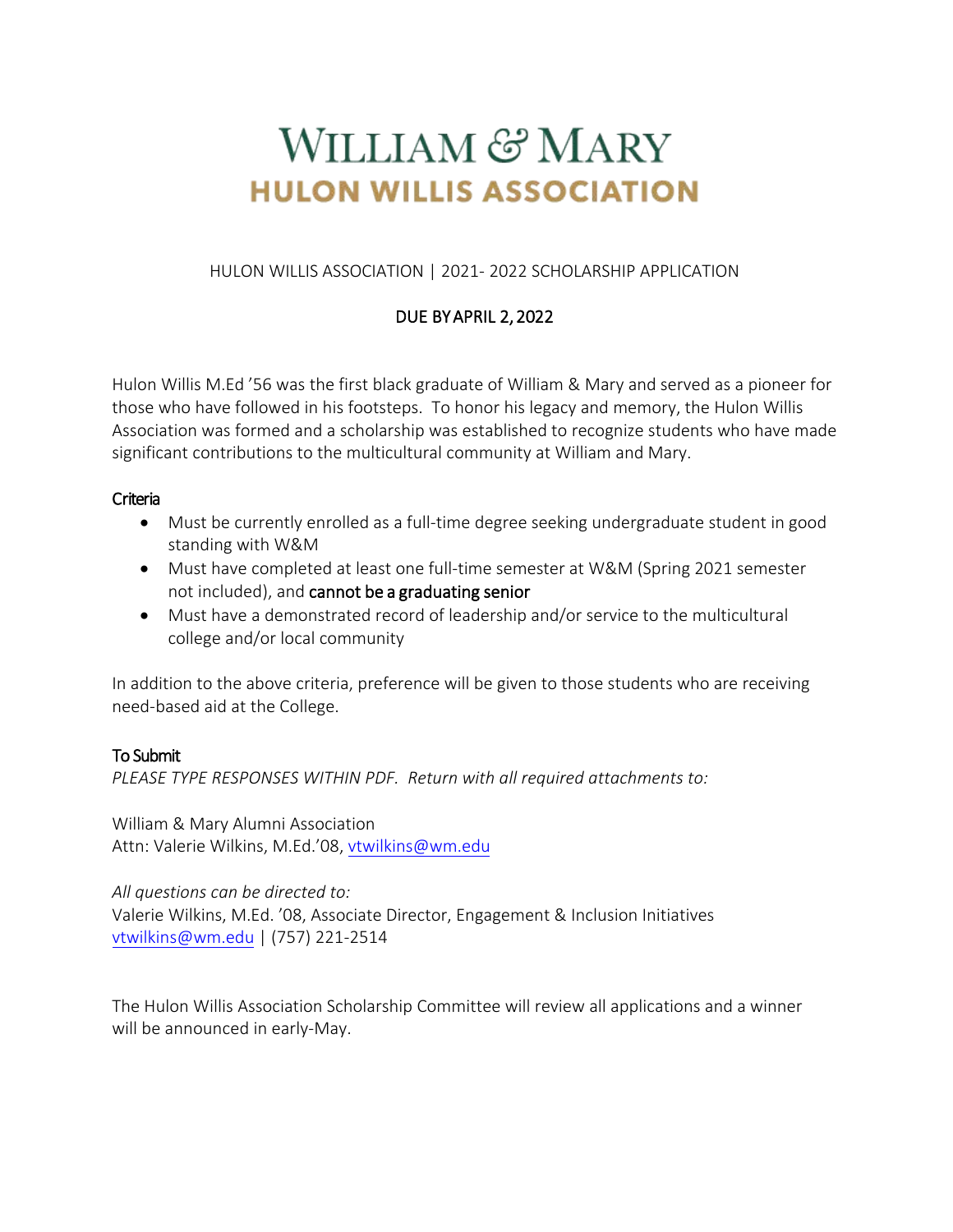## HULON WILLIS ASSOCIATION | 2021 - 2022

## SCHOLARSHIP APPLICATION DUE BY APRIL 2, 2022

| Last Name                                     | First                                                | Middle | Banner#    |
|-----------------------------------------------|------------------------------------------------------|--------|------------|
| Address<br>Street<br>(Permanent Home Address) | City                                                 | State  | Zip Code   |
| Address<br>Street                             | City<br>(Campus Residence – C.S.U or street address) | State  | Zip Code   |
| Cell #                                        | Date of Birth                                        | E-mail | Class Year |

For scholarship consideration, applicants must submit the following:

- 1. This application form
- 2. Academic transcript (unofficial is acceptable)
- 3. A written statement of personal and professional objectives of 400 or fewer words
- 4. One written personal recommendations from a faculty or staff member, employer or other who can offer insightful information about your leadership, contributions to your community, and/or other pertinent information about your character
- 5. 2-3 additional references who can speak on your contributions and character, who may be contacted to add input where necessary

All information will be kept confidential.

PLEASE NOTE: Receipt of the HWA Scholarship may affect any financial assistance, merit or needbased, you are currently receiving from the College. Please contact the Financial Aid Office if you have questions.

TO THE BEST OF MY KNOWLEDGE, THE INFORMATION IN THIS APPLICATION IS COMPLETE AND ACCURATE.

SIGNATURE OF APPLICANT **EXECUTE A SIGNATURE OF APPLICANT**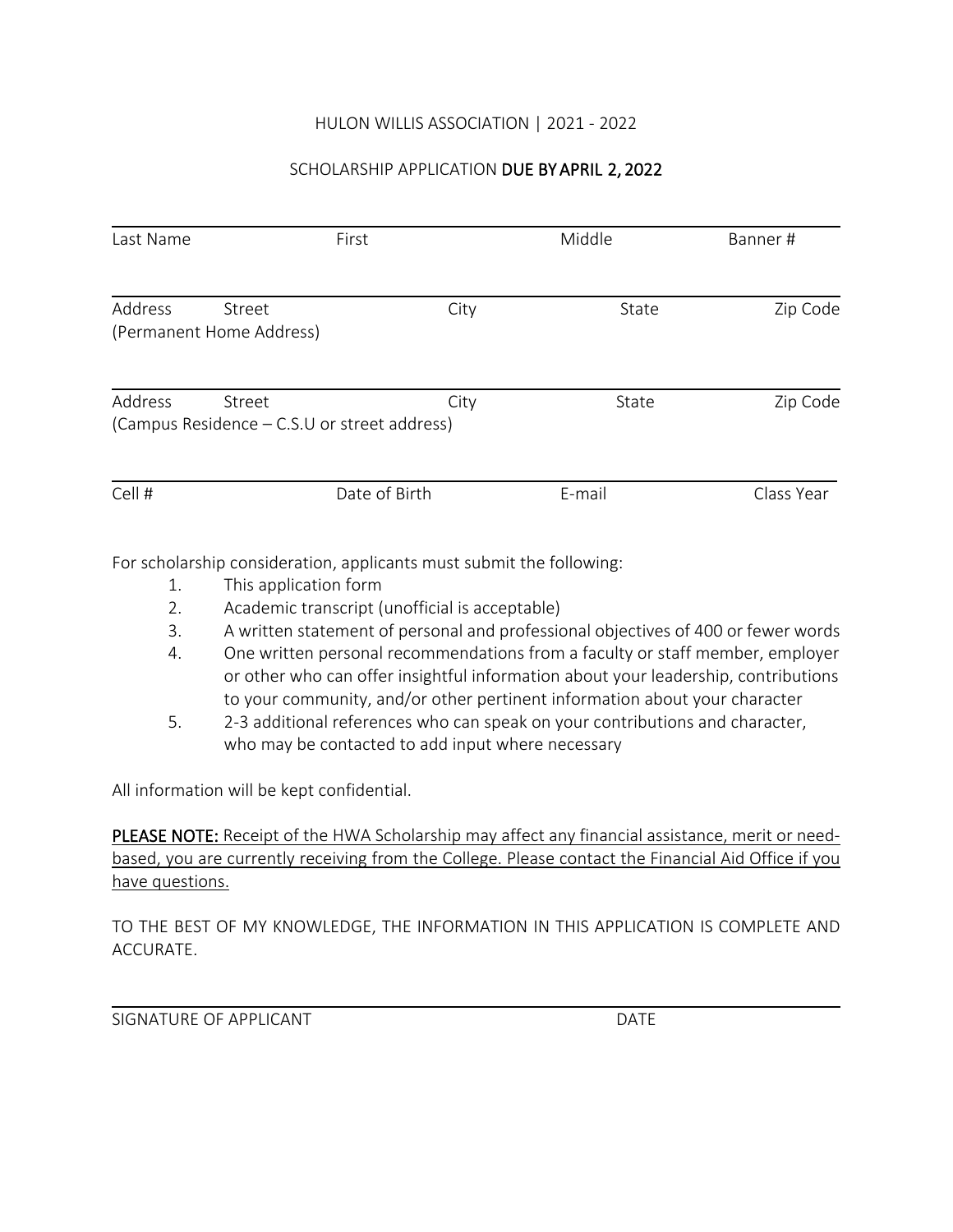#### I. EDUCATION

Please list all schools you have attended, dates of attendance, and school locations in reverse chronological order from the present through the ninth grade.

| School | Location | From | To |
|--------|----------|------|----|
|        |          |      |    |
|        |          |      |    |
|        |          |      |    |

#### II. SCHOLASTIC ACTIVITIES

List all clubs, organizations and activities in which you have participated, dates of participation, and all offices or positions you have held in those organizations.

| Organization | From | To | Office (if any) |  |
|--------------|------|----|-----------------|--|
|              |      |    |                 |  |
|              |      |    |                 |  |
|              |      |    |                 |  |
|              |      |    |                 |  |
|              |      |    |                 |  |
|              |      |    |                 |  |

#### III. CIVIC ACTIVITY

List all church, civic or community groups to which you have belonged, including dates of participation and offices or positions you have held in those organizations.

| Organization | From | To | Office (if any) |
|--------------|------|----|-----------------|
|              |      |    |                 |
|              |      |    |                 |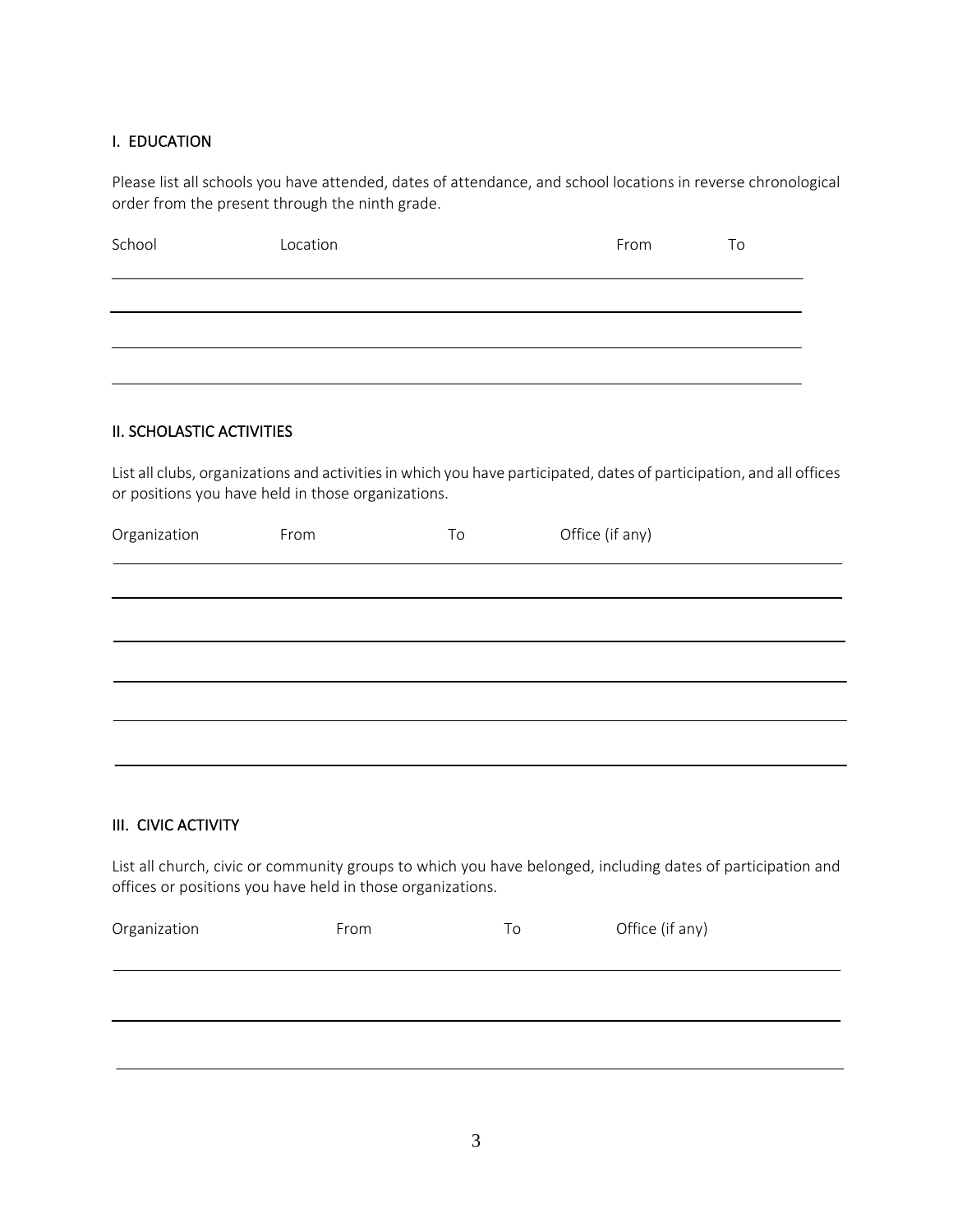#### IV. EMPLOYMENT

List all paid employment you have had, approximate dates of employment, and number of hours employed weekly.

| Position             | Employer | From | To | Hrs/Week |
|----------------------|----------|------|----|----------|
|                      |          |      |    |          |
|                      |          |      |    |          |
|                      |          |      |    |          |
| V. HONORS AND AWARDS |          |      |    |          |

List all HONORS AND AWARDS you have received.

#### VI. HOBBIES AND OTHER INTERESTS

Describe any special talents, skills, hobbies, interests, travel, education, or other experiences that you consider relevant but have not otherwise noted on this application.